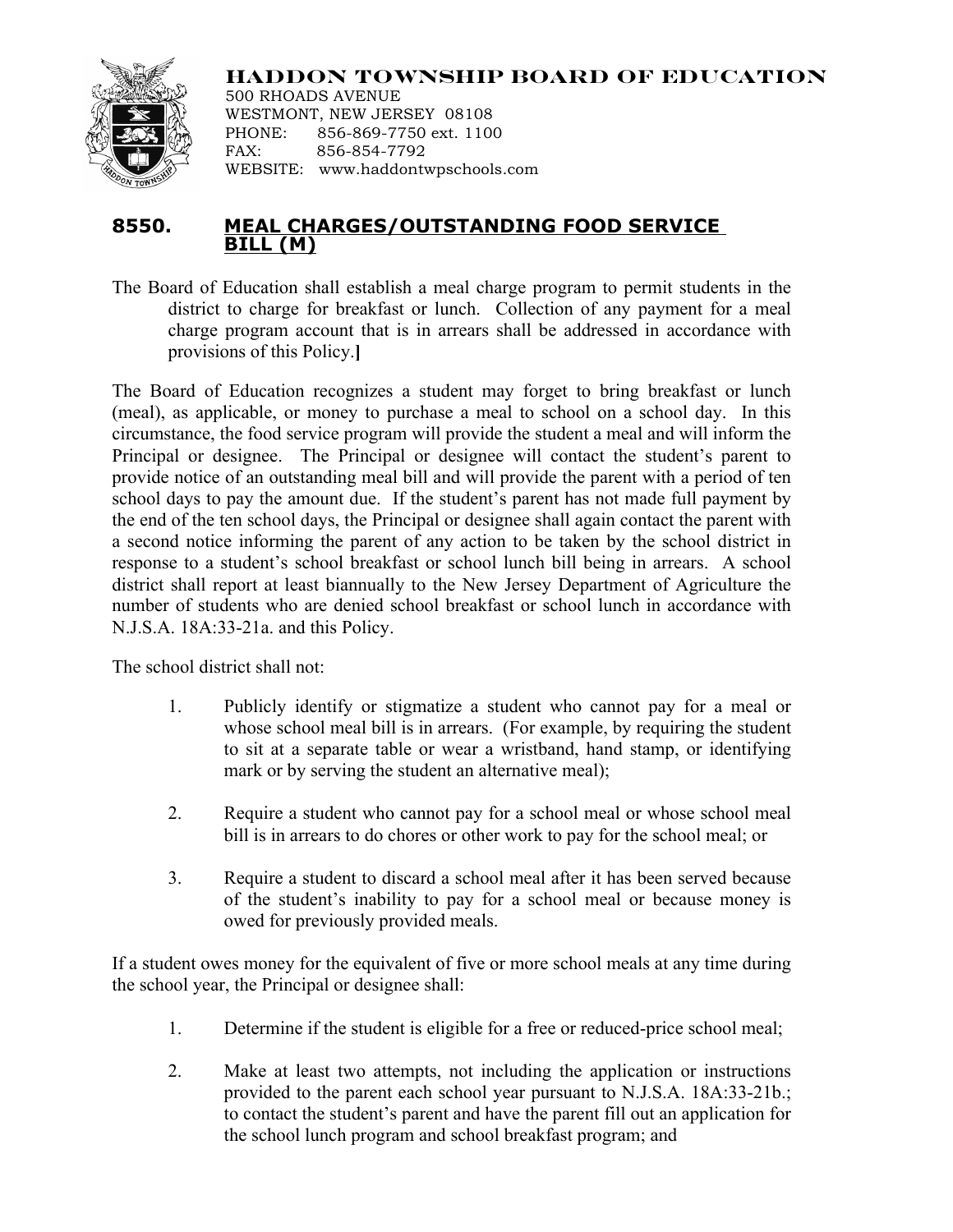3. Contact the student's parent to offer assistance with the application for the school lunch and school breakfast program; determine if there are other issues within the household that have caused the child to have insufficient funds to purchase a school breakfast or school lunch; and offer any other appropriate assistance.

The school district shall direct communications about a student's school meal bill being in arrears to the parent and not the student. The school district's contact with the parent may be via email or telephone call. Nothing in N.J.S.A. 18A:33-21 shall prohibit the school district from sending a student home with a letter addressed to a parent.

If the student's meal bill is in arrears, but the student has the money to purchase a meal on a subsequent school day, the student will be provided a meal with payment and the food service program will not use the student's payment to repay previously unpaid charges if the student intended to use the money to purchase that school day's meal.

A parent who has received a second notice their child's meal bill is in arrears and who has not made payment in full within one week from the date of the second notice will be requested to meet with the Principal or designee to discuss and resolve the matter.

A parent's refusal to meet with the Principal or designee or take other steps to resolve the matter may be indicative of more serious issues in the family or household. However, when a parent's routine failure to provide breakfast or lunch is reasonably suspected to be indicative of child abuse or neglect, the Principal or designee shall immediately report such suspicion to the Department of Children and Families, Division of Child Protection and Permanency as required in N.J.S.A. 9:6-8.10. Such reporting shall not be delayed to accommodate a parent's meeting with the Principal or designee.

Students receiving free meals will not be denied a meal even if they accrued a negative balance from other purchases in the cafeteria.

In accordance with N.J.S.A 18A:33-21b., at the beginning of each school year, and upon initial enrollment in the case of a student enrolling during the school year, the school district shall provide to the parent of each student:

- 1. Information on the National School Lunch Program and the Federal School Breakfast Program;
- 2. An application to apply for the school lunch and school breakfast programs and instructions for completing the application; and
- 3. Information on the rights of students and their families under N.J.S.A. 18A:22-21 et seq.

The school district may provide the application and information electronically through the means by which the school district communicates with parents electronically. The application and information shall be in a language the parent understands.